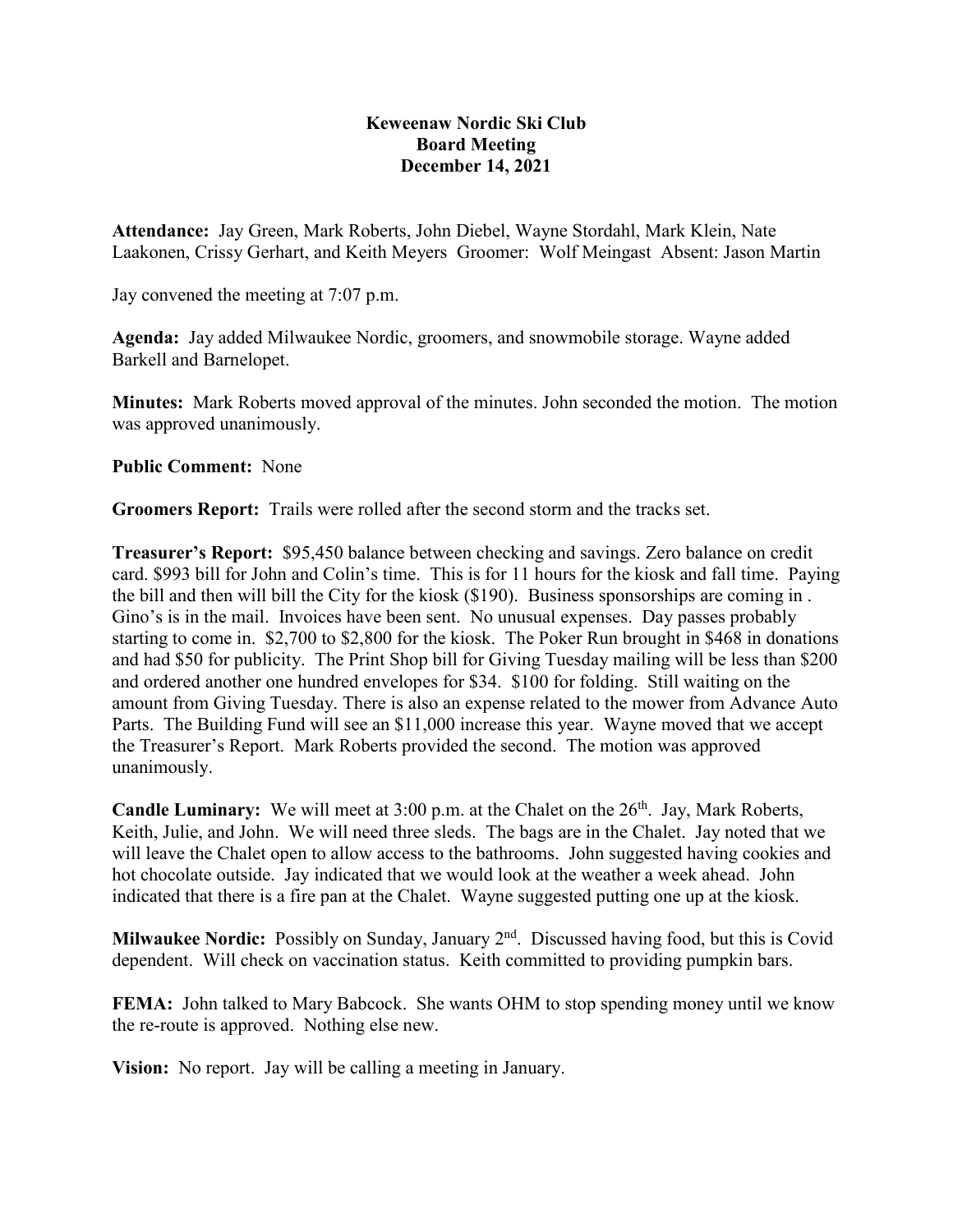**Website:** Jay got with Susan and reviewed and updated the website for language on membership as well as dates.

**4 Seasons Club:** Nate indicated there was nothing new. Dean is looking at things currently. John indicated he met a retired insurance company litigator who is a biker who might be willing to sit in on this. He practiced in Colorado.

**Signs/Maps:** Jay will be getting with Dean on the Chalet and Tomasi signage. Other signs we need to discuss are related to foot traffic as it is already occurring. John noted a "not walking on the tracks" attitude. Mark Klein noted that walkers are on the snowbike trails as well. Jay indicated that we need to put up the signs Susan suggested and that we put them at all trailheads except the sledding hill. John recommended putting up three at each trailhead. There was discussion about the specific location for each. John will investigate the signage. It was decided that no vote was needed. It was also noted that we should post etiquette in the Chalet as well. Crissy noted how big dogs damage trails like people do. Jay indicated that he does not consider this as big a problem. There proceeded to be a discussion about keeping dogs off tracks and cleaning up after dogs. Wolf noted that the current signs are not as clear as they could be about walking. Jay said to order about ten signs. Wolf suggested having one trail for dogs. Jay indicated that this was tried but did not work. St. Urho's Loop would be the most logical. John indicated it is hoped the Dog Park will take pressure off the trails. Crissy discussed the possibility of a trail from Hancock Beach to the Sled Hill, but that would need to be plowed. John indicated that there is an issue with crossing a state highway (M-203). Crissy suggested that John talk with Deb Mann. Coming back to the signage, it was decided to have at least one dog sign at each of the trailheads about staying off the tracks and cleaning up after dogs. Nate suggested adding a contact number. John asked about what Swedetown did. Keith mentioned the signs being used at Chassell on the hill be the cemetery. Mark Roberts mentioned no walking signs at Swedetown. Crissy mentioned Marc Norton grooming of walking trails at Calumet Lake. John mentioned pulling Ginzu without the tracks down. Jay asked John to discuss a trail with the City's Recreation Committee.

**Kiosk:** Wayne noted that red Xs have been put on the closed trails.

**Fall Work:** Done

**Closed Session:** Went in at 8:04 p.m. and came out at 8:05 p.m.

**Budget:** Still working for January and not much will be changing.

**Chalet Wall Posters:** Jay and John took care of this with space remaining for events. John noted they mounted the historic map in the hallway. Jay noted that we will clean and clear coat it.

**Business Sponsors:** We increased numbers, but some dropped to \$150. The total increased from \$6,500 to \$6,900.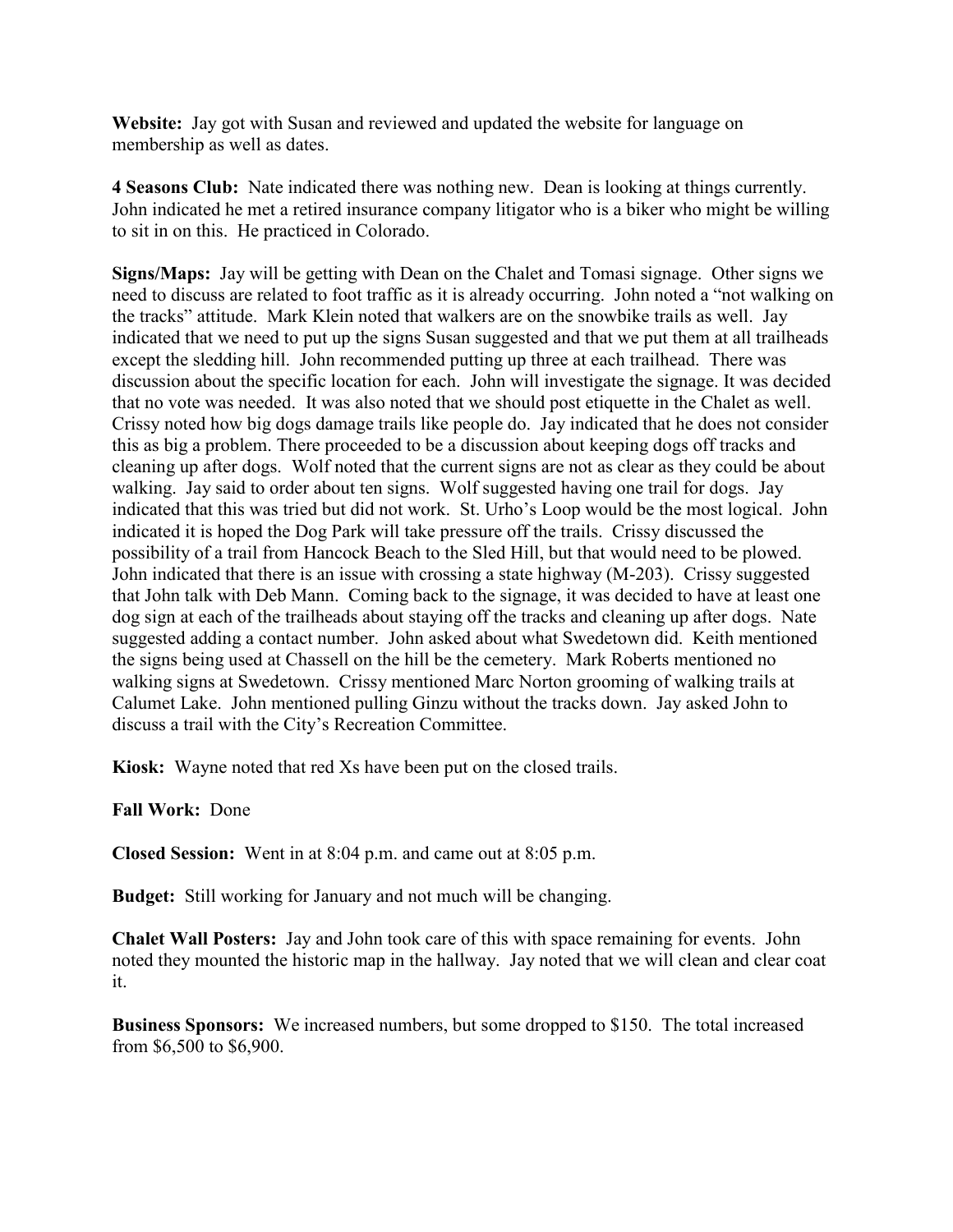Fat Bike Ride: Mark Klein reported that the event on December 4<sup>th</sup> was a good time. There were between 35 and 37 people participating. \$470 in cash came in and donating through Giving Tuesday was encouraged with another \$330 reported.

**Snowmobile:** Mary Babcock has received the title transfer for the snowmobile and would like to have it registered by the City. Mark Klein asked if it is okay to keep it at his residence for the winter. This needs to be confirmed with Mary. Jay asked Mark Klein to call Mary directly. John noted that the tractor ended up at the Pekkalas'. It was stated that the new DPW director was not keen on the storage of our equipment as storage space is tight for the City.

**Glide-N-Gorge:** If Covid remains high we will want to do something similar this year. The pictures from last year's event were good for the webpage. 100 to 120 is normal attendance. Last year we had 20 to 30, but the conditions were bad in addition to Covid being a factor. Mark Klein noted that if it were mostly outside, it would seem we could bring back some food. Jay was in agreement. John mentioned the possibility of a pop-up tent with open sides for dessert as an alternative to the Chalet.

**Groomers:** Kevin Sommers has gotten a rental and is willing to groom. He will be back in January. Wolf will help out until Kevin is available. Wolf noted that last week was busy. He was out for 20 hours. John did more and Colin did track setting. Wolf is willing to continue helping out, but his availability is subject to his mom's condition. John and Colin's time billed by the City is \$993 for 60 hours which \$16.55/hour with payroll tax included. \$15.43 without taxes. Kevin was happy with \$15.00/hour. Mary Babcock said he gets \$13.00/hour. Jay believes John Pekkala should get more than Kevin. Jay suggested KNSC could cover the boost in wages (\$1.50/hour). If 20 hours/week, this was estimated at \$500. Jay believes it will fall in a range between \$400 and \$800. Keith recommended that we authorize the expenditure. John indicated we should exhaust pressure on Mary first. Nate noted that since Wolf is volunteering that we should make sure the City is aware of this. There was a brief discussion regarding the groomer retention bonus which Jay indicated is scheduled at \$3,000.

**Barkell:** Wayne noted the need for grooming. Jay will get with John Pekkala about this. The number of times will be cut in half. One grooming on Wednesday or Thursday should do it. Jay indicated that he is willing to help. John also noted he will help. Crissy is not sure she will be around. This will begin in January.

**Barnelopet:** Wayne indicated that he has ordered the supplies from the Sons of Norway

**Other:** Wayne brought up the re-route of Trail #1 needs to be more clear. John suggested a "return to Chalet" sign. The Twitter account was discussed. Keith volunteered to pick this up. We will need to find the password for the account. There was discussion about the new grooming report. We need to provide feedback about what "groomed" means (rolled? Rolled and tracked? Keith will talk with G.

**Next Meeting:** January 18<sup>th</sup> at 7:00 p.m.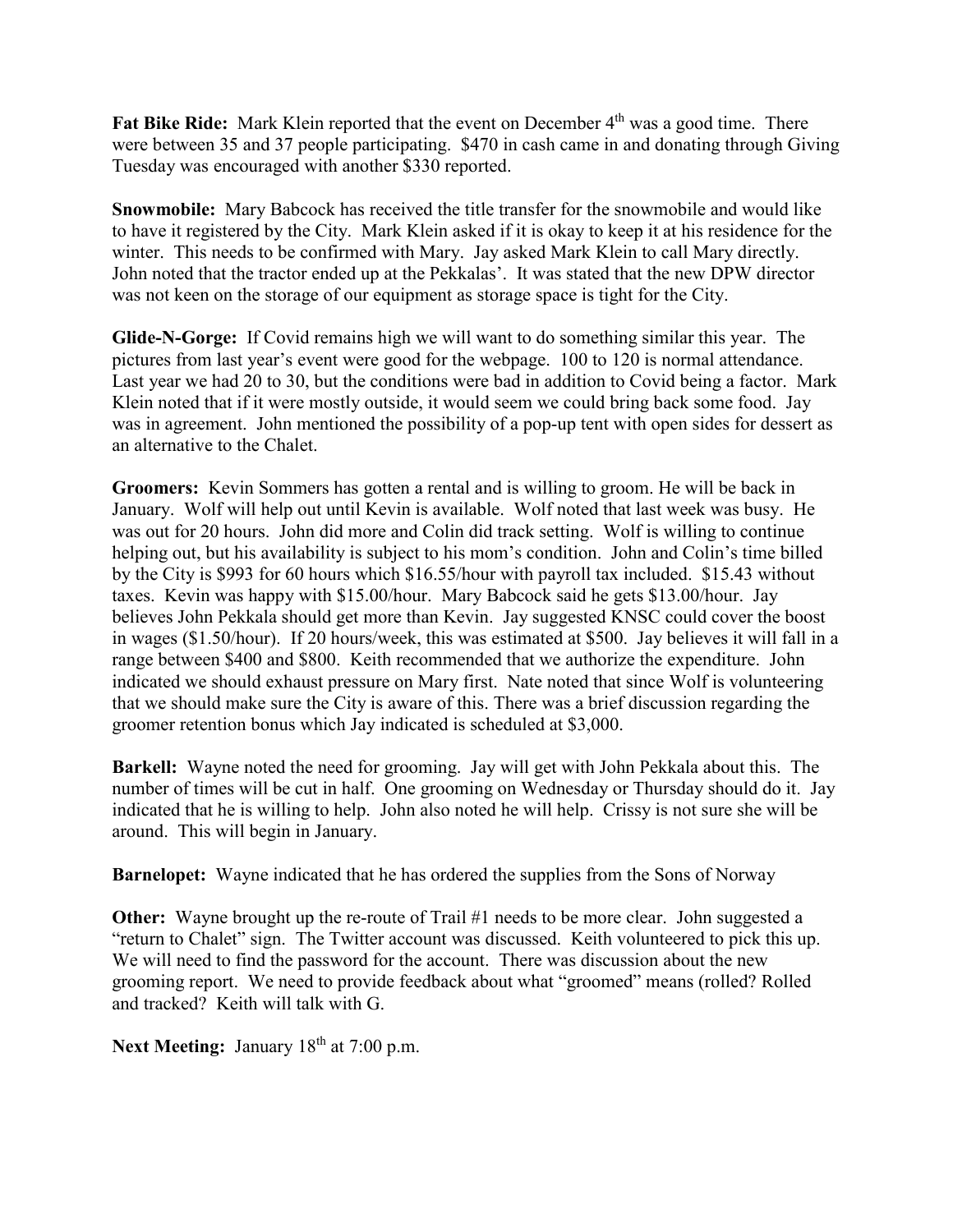**Addendum:** On December 28, 2021, the KNSC board held an additional meeting in addition to regularly scheduled December meeting.

**Attendance:** Jay Green, Mark Roberts, John Diebel, Jason Martin, Mark Klein, Wayne Stordahl, Nate Laakonen, and Keith Meyers. Absent: Crissy Gerhart

Jay convened the meeting at 7:04 p.m.

The focus of the meeting was the recent email correspondence from Mark Klein.

Jay noted that the club currently has two drags. One of those was made by Arlyn Aronson and one is at the school. The side-by-side is best for running Arlyn's because it has a bigger engine. The proposed drag would be pulled by a snowmobile. The current pan is 29" and this one is 30" and 48" long. It is geared to snowmobile grooming. The teeth/knives can be adjusted. There is nothing comparable on the market. We have will have someone build a pan. Jay asked about the pan price. Mark Klein directed the question to Nate who indicated it would be around \$1,000 to \$1,250. We can get a more precise number from Swedetown. Jason noted the recent steel price increase may push this higher.

The snowmobile account is currently over \$8,000. Looking at a new snowmobile like a 600 4 stroke that would be quiet and reliable. They retail for \$12,500 to \$13,000. John noted that Giving Tuesday brought in at least \$650 for snowbiking.

We can do another special meeting once we have the number for the pan.

John noted that there is \$9,600 before Giving Tuesday.

Mark Roberts brought up involving the City since they have been involved with the ownership.

Jay called for a straw vote. All were positive about supporting these efforts.

Mark Roberts moved approving funding for the drag for the snowbiking trails. Approximately \$1,900 out of the snowbike funds. The motion was seconded by Jason Martin. Mark Klein indicated that he had no objection as long as we have funding for the snowmobile. Next year's purchase would be for a second snowmobile. There was agreement from the board that the general fund support would for the snowmobile would be provided. The motion was approved unanimously.

Milwaukee Nordic: John reported that there are twenty coming to ski with fifteen looking to be fed. Volunteers for providing food were solicited.

Barkell Elementary: Wayne asked if Jay had talked to John Pekkala as school goes back next Monday. Grooming will need to be done ahead of Wednesday.

John reported that the tracks look good today. Kevin Sommers is set to come back soon.